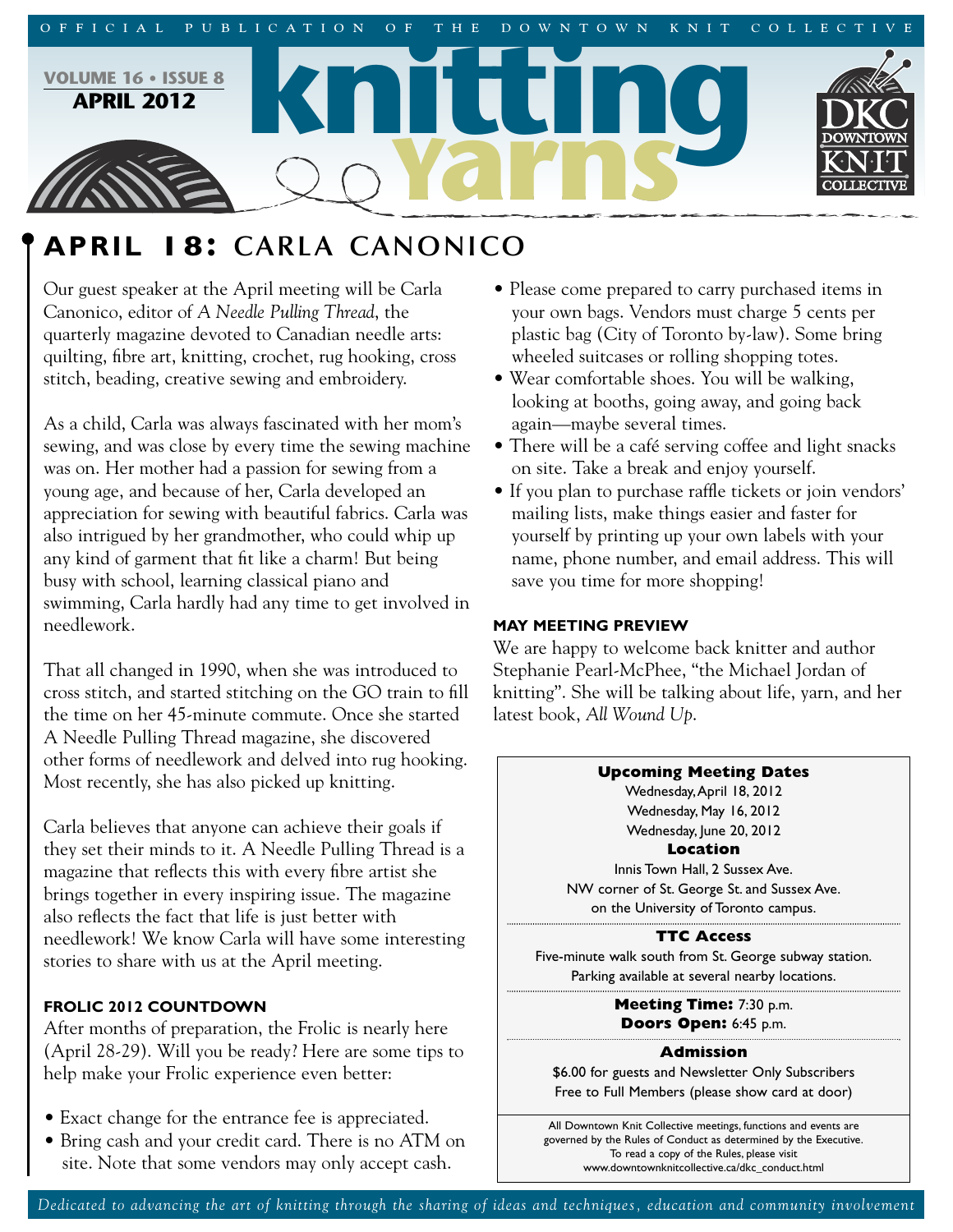## **HIGHLIGHTS OF THE MARCH 2012 MEETING** by Heather Brady

Approximately 90 knitters braved the intense **cold** heat to attend the meeting.

## **Announcements**

Due to ongoing problems at City Hall, Carole was not able to attend the meeting. Cristina took over the role of MC for the evening, and started off by going over the procedures for the annual **executive nominations**. If you wish to nominate someone for an executive position, please make sure you have their permission first.

Joan came up to talk about the **Frolic** preparations. Class registration is ongoing. While one of Franklin Habit's three workshops is full, there are of course many other workshops to choose from. Volunteers are still needed—remember that if you do volunteer at the Frolic, you get the benefits of both free admission and access to the vendor's lounge, where free food and beverages will be available to you.

Edna gave a **World Wide Knit In Public Day** update. Organization is ongoing, and more volunteers would be welcomed. There is a link for questions and suggestions on the blog set up for the occasion (**wwkiptoedition.tumblr.com**) and they will all be gratefully received.

Edna then moved on to the prospect of a second **focus group**. How can we improve the DKC? How can we increase membership? She noted that two key demographics are at different ends of the age spectrum—20-ish knitters who are just discovering the world of handcrafts, and those who are newly retired and finding more time to invest in hobbies. It was agreed by show of hands that a second focus group would be welcomed, and that some time in May was probably a good time to hold it. All we need now are participants, a definite date, and a location (preferably free). Please contact Edna with suggestions: **edna@zuber.net**.

There is a nice article profiling the DKC in the **Spring/Summer issue of Vogue**, on newsstands now. The article gives a history of the guild, speakers, activities, community involvement and the many designers in our midst. It also mentioned the success of Pucks n' Purls and the upcoming Frolic. Check it out!

#### **Show & Tell**

Kerry Fast showed a tiny coat with amazing colour work, knit for her new great-niece. Though the Rowan pattern was for a sweater, it ended up a coat, but Carrie prefers it that way.

Flo Flory showed a burgundy skirt and sweater set made for her granddaughter. The skirt was made from a ball of the frilly yarn usually used for scarves, resulting in a tutu effect. Great idea!

Flo Sherbanowski showed a colourful tam she made 15 years ago at a workshop out of Philosopher's Wool, and it's been waiting to be finished ever since. The audience agreed it was worth the wait.

Marilyn Brady showed a capelet made from hand-painted 100% silk yarn from Sweater Kits. The shaping was created entirely by switching needle sizes, starting with 8mm and working down to 4mm.

Elizabeth Hilton showed a stunning modular vest made of chevron shapes in peacock colours of blue and green. She originally intended it as a gift for her aunt, but eventually decided to keep it for herself and make a second one for the aunt.

Holly Yip wanted to show her first FO in quite a while—a red eyelet hat made of Dream In Colour Smooshy that is supposed to slouch, but doesn't. Big head? Guage problem? She doesn't know, but it looks great nevertheless. To go along with the hat she whipped up a pair of matching wristwarmers from One Skein Wonders. She decided to leave out the thumb holes, making them much more versatile.

Lastly, Gloria came up to show a lovely short-sleeved top with cables she bought at a craft bazaar. She hates to say it, but it only cost \$15.

#### **Raffle**

Dream In Colour Classy and a mini teddy bear pattern went to Flo Flory. The Mirasol Collection-Book 1 went to Pat Broms. Katia Ondus Lux and a scarf pattern was won by Judy Renton.

## **Guest Speaker**

Woodworker and fibre enthusiast David

Armstrong is from Toronto, and has been knitting since he was 18. He has a keen interest in both wood and fibre tools. Trees have more in common with us than you might think— they're living things that eat, grow, have a circulation system, and are around 60-70% water, just like we are. The harvested wood continues its relationship with water long after it's been cut. It stays flexible and expands and contracts, depending on the humidity of its environment. These factors play a part in its strength, adaptability and resilience.

Wood can be joined well, and the bond can last for centuries. Unlike modern plastic items, wood only gets better and more attractive with age. Even if it gets scratched or dented, this can add to its character—the same can't really be said if you get a dent in your car.

David showed us an antique spinning wheel he had restored, assembled from a box of pieces found at a flea market. He demonstrated how it was still rock-solid after 150 years. Grooves worn in the flyer told the tale of the passage of thousands of kilometres of yarn (most likely linen) over its lifetime. He then gave some tips to those interested in keeping wood beautiful.

**Finishing:** the prime function of the finish on a wooden object is to regulate the absorption and release of water. You can't go wrong with oil: canola, olive, walnut and tung are all great options (pure tung is food-safe, but you can try a beeswax polish if you have a nut allergy). Buy small quantities so it doesn't go rancid before it's used up—Lee Valley has a great selection.

**Cleaning:** Don't be afraid to use water! A damp cloth is perfectly ok. If your piece is dirty, try soapy water. In case of emergency, lighter fluid will cut through grease and sticker residue, then evaporate.

**Repair:** David recommends hide glue or fish glue only—no modern glue (and absolutely no Gorilla Glue). The oldfashioned glues will go down into the cracks and create a perfect bond, then clean up with water. With the right care, your wooden items can last for millenia.

We'd like to thank David for sharing his woodworking wisdom with us!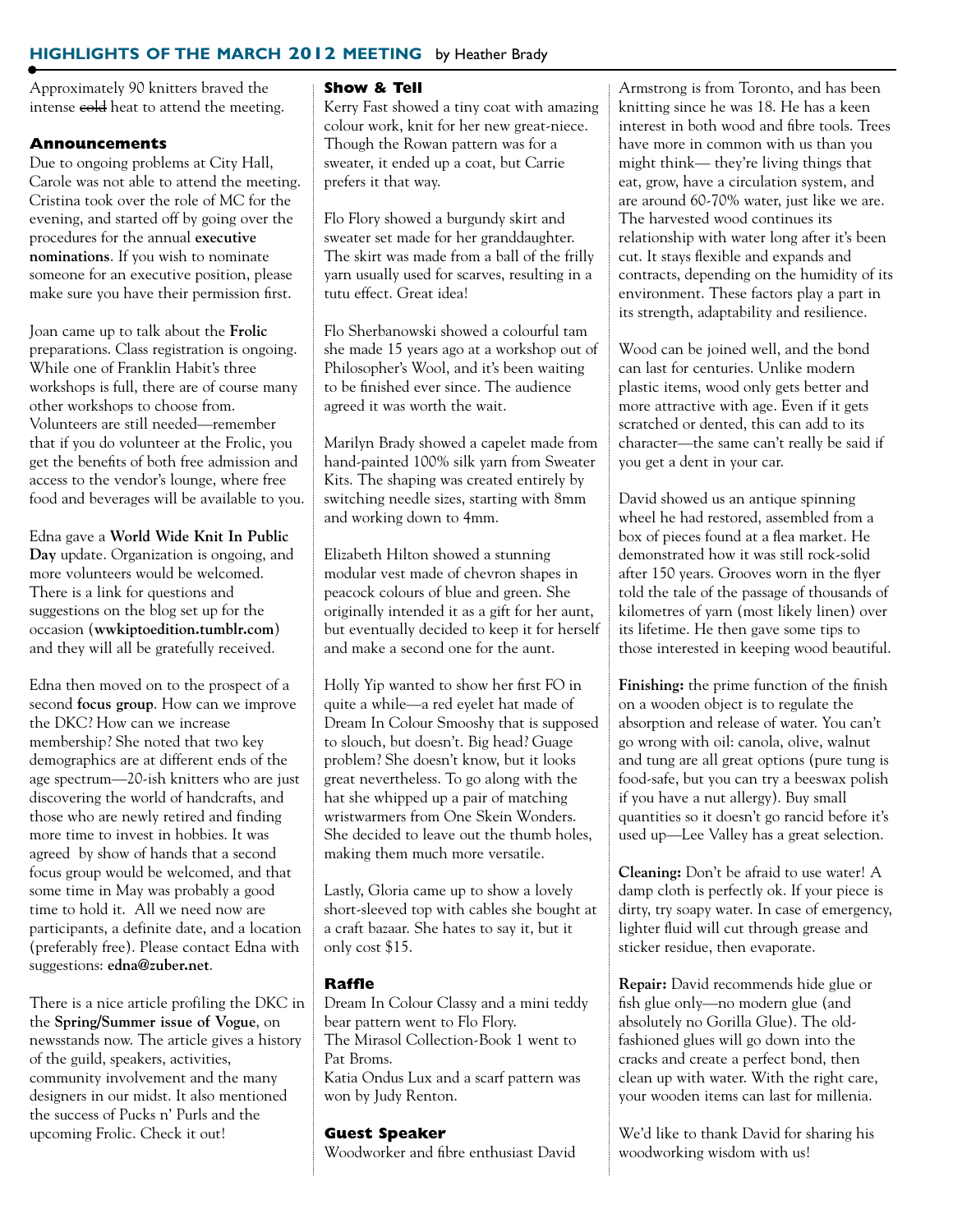#### **STITCH OF THE MONTH** by Diane Martin

Multiple of  $8 + 2$ 

Row 1: (RS) K2, (\*cross 2 front) 3 times, K2; rep from \* to end. Row 2: Purl

Row 3: K2, \*(knit 3rd stitch from left-hand needle, then 2nd stitch, then 1st stitch, slipping all 3 stitches off needle together) twice, K2; rep from \* to end. Row 4: Purl.

Repeat these 4 rows.

Cross 2 front Knit into the front of the 2nd stitch on the needle, then knit the first stitch, slipping both stitches off the needle at the same time.

Stitch for April 20 from 365 Knitting Stitches a Year: Perpetual Calendar, 2002, Martingale & Co., Woodville WA.



## **KNITTING FOR A CURE - RELAY FOR LIFE 2012** by Joan Kass

Cancer touches all of us.

My first close exposure to cancer was in Spring 2000 when former DKC President Annabelle Dawson was diagnosed with brain cancer. What could I do? Knit of course. It was Annabelle's dream that a book of knitting patterns for chemo caps be done in her honour. With the aid of Lucy Neatby and 26 amazing knitting designers who generously donated hat patterns for "Annabelle's Caps", a pattern book was created and is still being sold to raise money for cancer charities in Canada and the US. Please contact me if you are interested in a copy.

Annabelle's legacy continues with our Knitting for a Cure initiative. First launched by the DKC Team at the June 2006 Toronto Central Relay for Life, our goal is provide hand knit or crocheted hats, scarves, prayer shawls etc to those undergoing treatment for cancer. Each month, members are asked to deliver their donations to a location next to the dollar table. "Knitting for a Cure" cards are to be filled out and attached to the item. Also at the Table there will be a selection from the many wonderful donations of yarn which are available to members to knit their

scarf or hat. Unable to knit? Consider donating a ball or two of yarn.

Denise Powell delivers many of our creations to Princess Margaret Lodge. In addition, Wannietta Prescod delivers donations to Gilda's Club Barrie where she continues to receive support in her personal journey with breast cancer.

As the warm weather approaches, so does the Relay for Life. We have registered a Relay Team for the June 15th Toronto Central Relay event in support of the Sunnybrook Odette Cancer Centre. It has been tradition that our tent is decorated with a colourful array of Knitting for a Cure scarves and hats. Our team knits from 7:00 p.m. Friday night until 7:00 a.m. Saturday morning, using headlamps and lanterns overnight. Help us with your knitted donation to cover our tent. We still need Relay team members. Interested in joining us? Please speak to me at a DKC meeting or email to dkcevents@hotmail.ca for details. Through our own DKC Knitting for a Cure programme, let us continue to send a knitterly hug to those undergoing treatment for cancer.

#### **Wanted: Frolic Volunteers**

**There are many volunteer openings to be filled throughout the day on Saturday, April 28th. Urgently needed: teens to help with setup on Friday evening and tear down late Saturday afternoon. Does your teen need volunteer hours?**

**Please contact Lacey at dkcvolunteer@gmail.com, or sign up at the April meeting.**

#### **WWKIP: Toronto Edition**

**This year World Wide Knit in Public Day (WWKIP), the largest knitter run event in the world, will be held June 9-17, 2012.**

**The DKC is organizing an event in Toronto open to all knitters and wannabe knitters who want to participate. An organizing team led by Edna Zuber is looking for more participants for the team and creative ideas. If you want to take part in organizing this fun event, or if you have some ideas for activities you want to share, contact Edna: edna@zuber.net.**